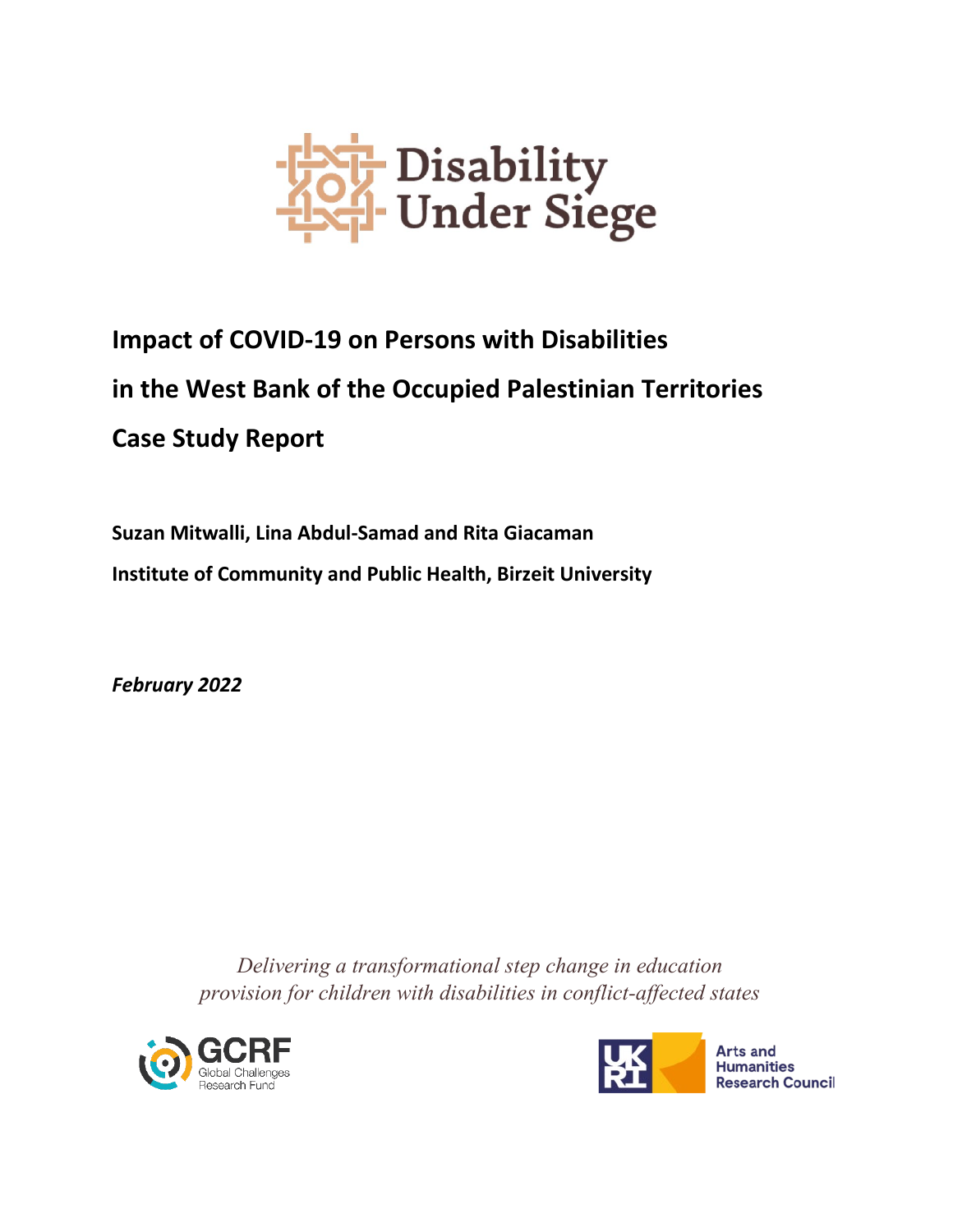

## **Introduction**

The West Bank has been under Israeli military occupation since 1967 and Palestinians there have endured chronic exposure to direct and indirect Israeli political violence. Israel controls the movement of people and goods, borders, crossings and resources and 60% of West Bank land. The quasi-state Palestinian Authority (PA) has not been able to meet people's basic needs, let alone the needs of people with disabilities (PWDs). The global COVID-19 crisis has exacerbated existing inequalities and marginalization of especially PWDs who were not included in the PA's emergency planning for the pandemic, leaving them at increased risk of disease, isolation and marginalization. Recent discussions with our local informants indicated that there are particular problems that PWDs are facing during the pandemic, beyond what is experienced by the general population. This alerted us to examine the living conditions of Palestinian PWDs on the West Bank since the pandemic began in March of 2020, and unfold their experiences, problems and needs from a health and rehabilitation, educational, financial and social perspectives, so that recommendations for action can be made at the local and international levels.

At the same time, the GCRF Network+ 'Disability under siege' partners were commissioned by the United Nations' Convention on the Rights of Persons with Disabilities (UNCRPD) to conduct case studies in Jordan, Lebanon, and Palestine (the Gaza Strip and the West Bank each given important contextual differences related to Israeli military occupation of Palestinian land). The aims included: 1] developing a research-informed multi-sectoral response to increased social, educational, economic and health challenges arising from the pandemic, 2] Identifying future/emerging research priorities and gaps in research in order to ensure medium and long term disability-inclusive development in line with the implementation of the UNCRPD, 3] Informing future priorities for research collaboration between UK research Innovation and UNPRPD 4] Developing resilience to future challenges – at individual, community, national and global levels, 5] And, when applicable, developing further the existing UNPRPD analytical framework according to emerging research evidence. $1$ 

## **Research Questions and Methodology**

- 1. How has the COVID-19 pandemic affected access to services, including health, education and community services for persons with disabilities.
- 2. What are the effects of the COVID-19 pandemic on persons with disabilities by age, gender, and types of disability across the sectors of health, education and economic status (including physical and mental health status).

## *Methodology*

Qualitative study March - October 2021. Remote interviews with 16 PWDS or their family members for children younger than 18 years and those with intellectual disabilities. To capture the widest breadth of cases we included in our sample PWDs from the North, Center, and South of the West Bank including urban, rural and Palestinian refugee camps in each of the localities, and a range of ages, gender, legal status, and type of disability. Six interviews were then completed with relevant local, national and international policymakers who are involved in setting the country level agenda, with discussion centering around findings from the interviews with PWDs, why their needs are not being met, and how policy makers can intervene to improve the living conditions of people with disabilities.

<span id="page-1-0"></span><sup>1</sup> Kubenz V, Kiwan D. The impact of the COVID-19 pandemic on disabled people in Low-and Middle-Income Countries: A literature review. Available from: https://disabilityundersiege.org/wpcontent/uploads/2021/03/Impact-of-COVID-19-on-disabled-people-literature-review.pdf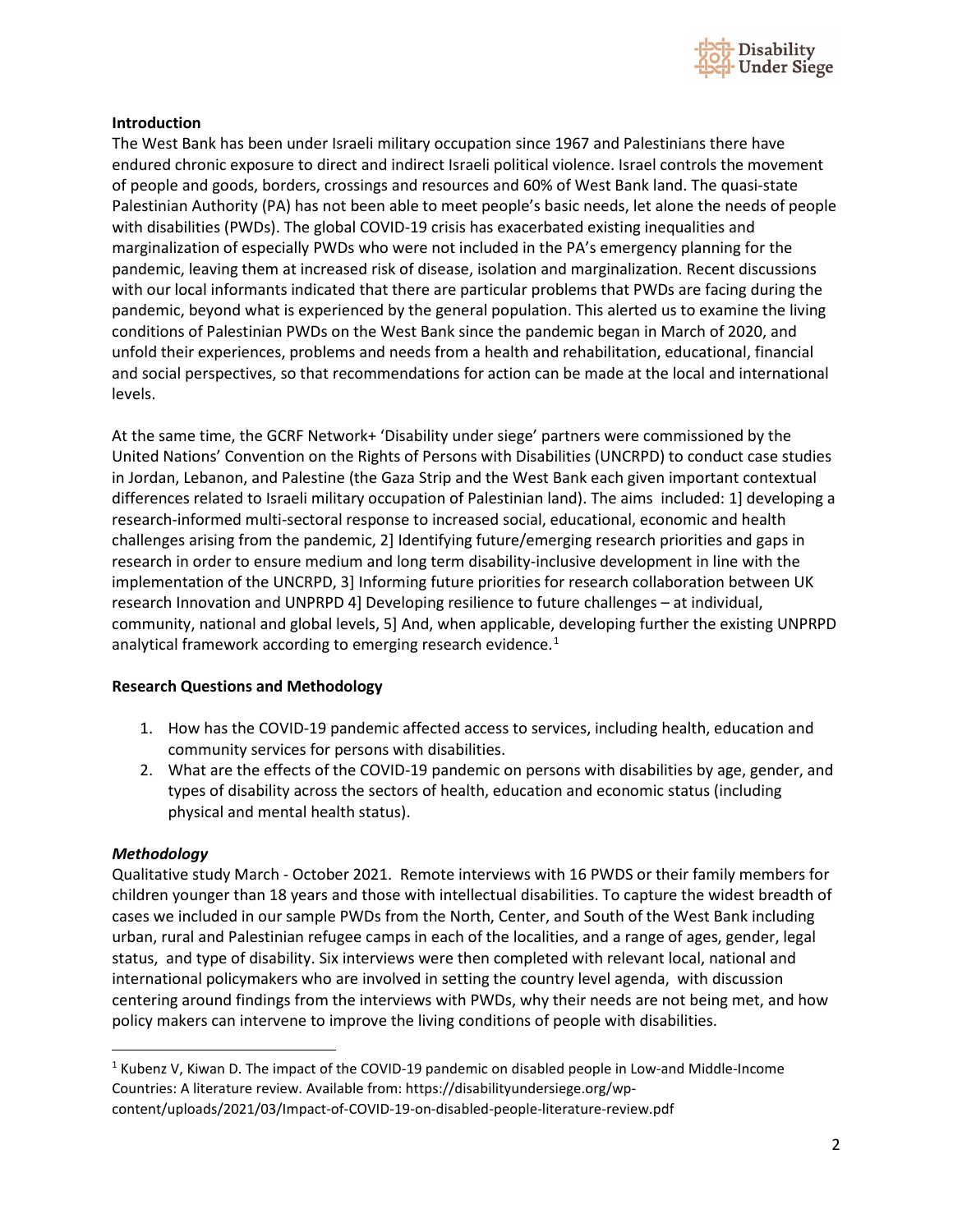

## **Findings**

- Most of the reported barriers to accessing essential services and public spaces which are needed by PWDs in order to attain a decent and dignified life *existed before the pandemic began, intensified during the pandemic, were NOT caused by the pandemic alone, but were compounded by life in pandemic and lockdown.*
- *The lack of acceptance of PWDs by the public* in general was reported as still dominant although declining over time, with negative attitudes associated with bullying and ridicule; with disability negatively affecting the marriageability of PWDs and their siblings, especially sisters.
- The majority of the COVID-19 related barriers to accessing health, education including remote learning, social services, and public spaces were also relevant to all Palestinians on the West Bank, who suffered from lack of income and support to deal with this lack of income, lack of access to a variety of services and access to vaccines during the 2020 period, problems with remote learning experienced by students, and stifling social isolation and stay at home orders during lockdown with *important negative consequences on people in general, including PWDs.*
- However, such barriers have had *a stronger intensity among PWDs and their families* who needed very special care to deal with disability and overcome some of its consequences in the context of emergency.
- The fact that the *PA quasi state governmental services did not prioritize PWDs* even in terms of the COVID-19 vaccination is a testament to the continued general invisibility of PWDs and their needs, and the lack of attention to their rights as basic human and citizens' rights. *The fact of continued Israeli military occupation, and control over people and land, including complete control over 60% of the West Bank, and control over the movement of people and goods, as well as resources* have had serious negative ramifications on the ability of the PA to deliver basic assistance and services to especially PWDs, but also to the bulk of the population.
- *The PA is also highly dependent on international and humanitarian aid*, which influences priority setting and policy agendas, and sometimes in contradictory and problematic ways where the PA may or may not be able to implement aid prescribed priorities and policies. This is what happened in 2014, at the prompting of international groups, the PA signed the UNCRPD and became responsible for its implementation but without obtaining the support needed for implementation. The absence of a budget was listed by all stakeholders as a main reason why PWD essential needs were not fulfilled during the pandemic, and why the 2019 Disability Law which reflects the UNCRPD human rights-oriented approach was not implemented to date, a continued bone of contention between the disability movement and organizations and the PA.
- Thus, *PWDs are captive* because of way society understands and deals with their disability; captive because of the political context; but also captive because of the pandemic. *This triple captivity is reminiscent of the captivity of Palestinian women* who, due to the political context, patriarchal and gender relation, and now the pandemic have been enduring a disproportionate burden of life in the time of COVID-19.

## **Implications of this research and recommendations**

Ultimately, Israeli military rule of the West Bank and the lack of control of the PA over land, borders, crossings and resources are main impediments to positive change and the ability of the PA, or any government, to fulfil people's needs. **Thus Israeli military occupation must end** so that Palestinians can be free to take charge of their lives and achieve sovereignty and self-determination on Palestinian land. Likewise, one would wish for a *Palestinian government which recognizes and honors its role and duty*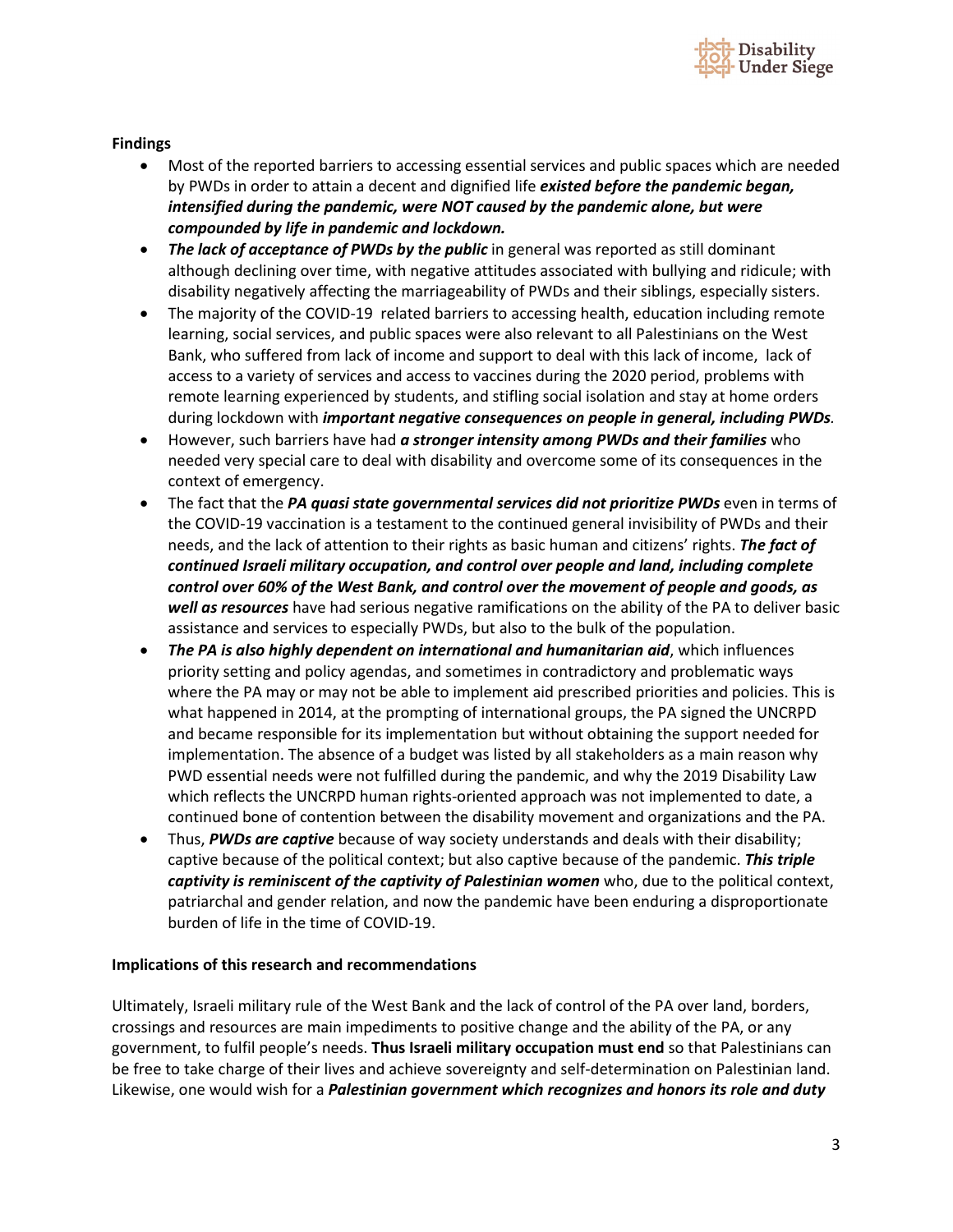

*in fulfilling people's needs*, especially PWDs who are at the lowest of the totem pole, as a matter of citizens' rights derived from a social contract between states and citizens, with rights and responsibilities of each clearly defined and adhere to.

While the above recommendations may prove to be unrealistic to achieve in the near future, short and medium term recommendations can be made by drawing on PWD and stakeholder reports, and this team's experience in terms of what can realistically be achieved, and made priority for action. It should be emphasized that the activism and resolve of PWDs and their families and the genuine care and support of the employees of governmental services, local and international NGOs of the cause of PWDs can be instrumental in the implementation of recommendations. Such employees are caught in the middle and must be supported in their endeavor of making PWD needs visible and heard among the upper echelons of power they work within, placing them on the table of policy makers and planners, and ensuring the provision of what is needed to PWDs and their families with dignity and as a matter of rights.

## *At the Palestinian governmental organizations' level:*

- 1. *Implementation of the strategic plan* derived from the National Strategic Plan of the Disability Sector developed in 2020 but never implemented because of no allocated budget. Realistic budget allocations should be made for what is contained in the implementation plan after prioritizing actions in close cooperation with the disability movement.
- 2. The provision of *regular monthly salaries/stipends to PWDs, or creating job opportunities* for those who are able to work in line with the 2019 Disability Law requiring that 5% of employees in each establishment should be PWDs, but never implemented.
- 3. *Comprehensive health insurances for PWDs*, including rehabilitation and occupational health services, assistive devices and medical hygiene materials should be provided free of charge and in line with the 2019 Disability Law.
- 4. *Medical and supporting staff at governmental services should receive training in sign language* to communicate with people with hearing and speech disabilities, and systems should be set up to *allow easy access of PWDs to appointments at health care centers*.
- 5. *Resources such as laptops, well-functioning telephone lines and consistent internet should be provided* by ministries to PWDs for remote learning purposes, including premade video lessons for people with hearing disabilities. In addition, *incorporating educational materials on educational satellite channels* to make them accessible to students with visual and hearing disabilities.
- 6. *Psychological support to PWDs and their families* should be provided as it is highly needed, especially during the pandemic. The pandemic has exacerbated daily life stressors especially among the families of persons with intellectual disabilities.

## *At the local community and non-governmental organizational level:*

1. *Develop/strengthen communities self-organization* schemes and activities geared towards increasing public awareness and advocacy so that communities can be open to integrating PWDs by reducing barriers to participation, adapting surrounding in as much as possible, and assisting families in meeting some of the PWD needs. There are already examples of such programs which are operational on the West Bank, for example, the Community Based Rehabilitation (CBR) North West Bank which could be adopted as a model for other community programs.